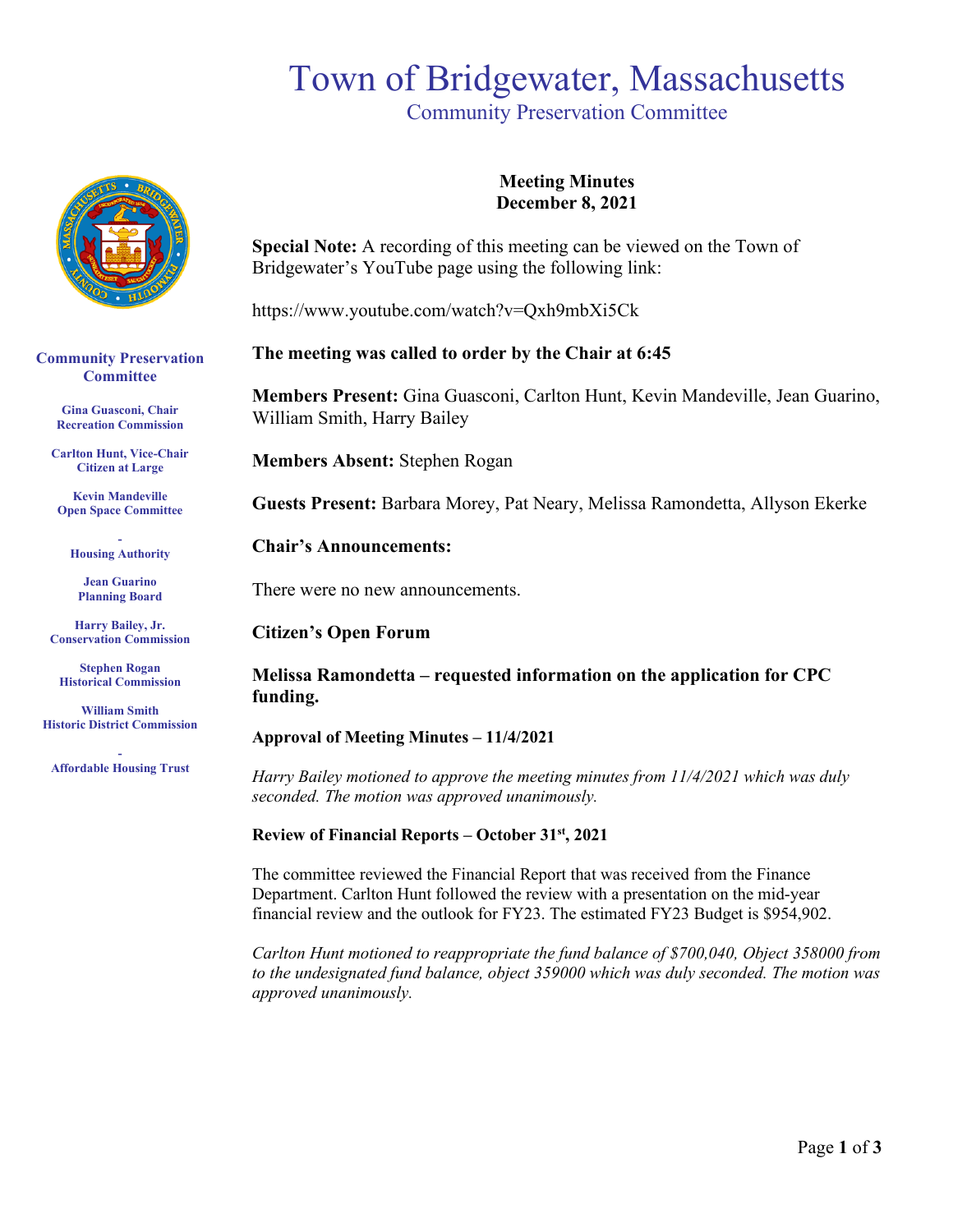# Town of Bridgewater, Massachusetts

Community Preservation Committee

#### **Old Business**

#### **Project Updates**

#### **CSCC Deed Restriction and Grant Agreement**

The payment to Brian Pfeiffer is being processed by the town.

#### **Memorial Building**

The work has started on the building. New CPC signage is being procured as the only two signs are being used at the McElwain Building. The committee would like to see a budget request from the Town Manager to purchase new signs.

#### **Pickle Ball Courts**

Pictures of the completed pickle ball courts were shared with the committee.

#### **McElwain Building**

Work continues and is on schedule for the McElwain Building.

#### **Hanson's Farm**

An email has been sent to the Town Manager (1 hour 15 minutes in)

#### **Document Updates**

#### **Policies and Procedures**

The committee is waiting for comments and/or edits from the Finance Director's review.

#### **Application and Application Instructions**

The revised CPA eligibility application form will be made available on the CPC's website once finalized.

#### **Liaison Reports**

Harry Bailey provided an update on Stiles and Hart with the committee.

#### **Upcoming Projects**

The Senior Center is looking to develop an "adult playground" with equipment and walking trails. They plan to come to the CPC for assistance with funding the project.